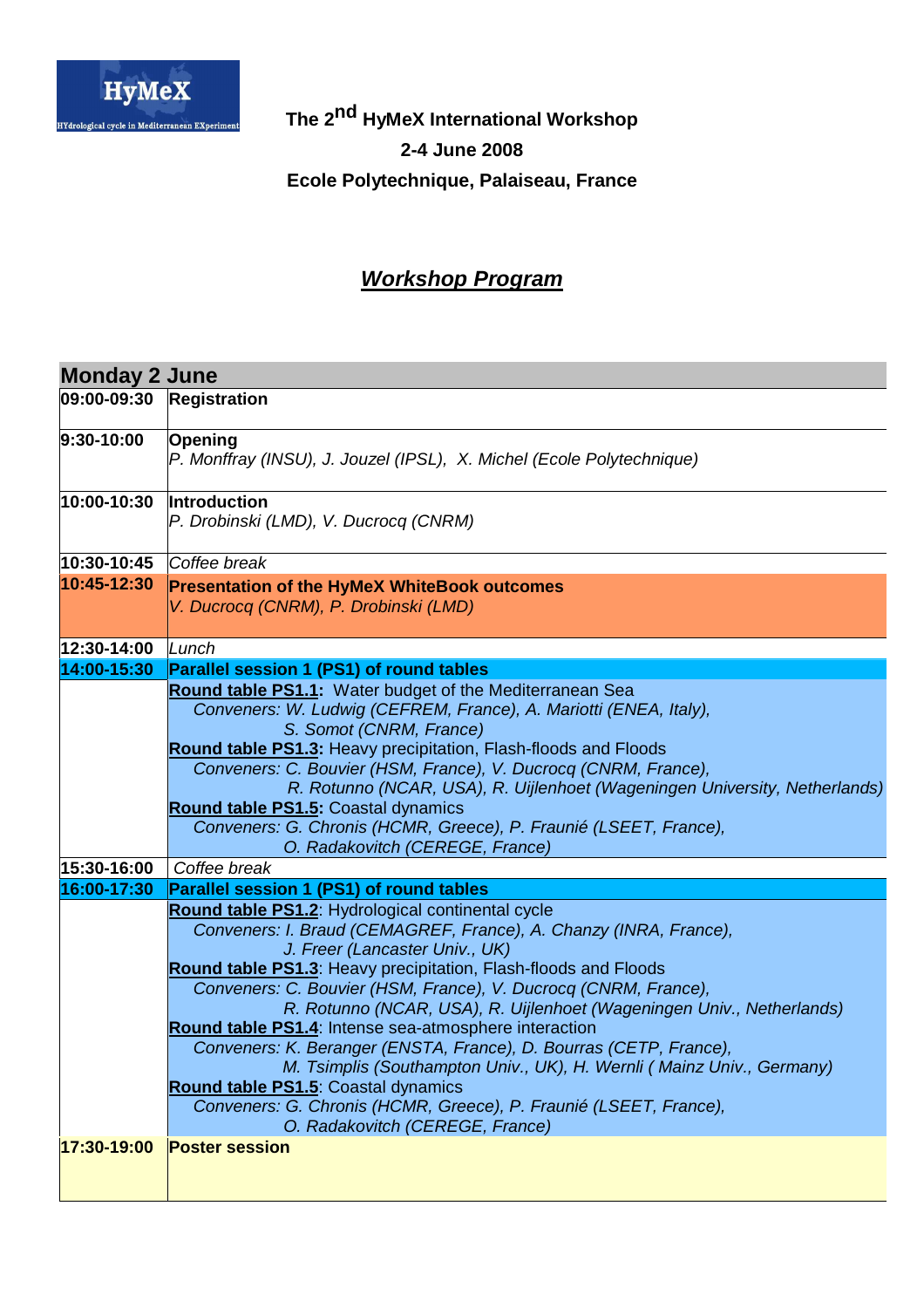## **Tuesday 3 June**

| 09:00-10:30 | <b>Solicited Talks</b><br>Chairman: J. Allen (NOC, UK)                                                                                      |
|-------------|---------------------------------------------------------------------------------------------------------------------------------------------|
|             | Identifying synergies for Mediterranean Climate Research: the HyMeX and MedCLIVAR                                                           |
|             | contributions.<br>P. Lionello (Salento Univ., Italy)                                                                                        |
|             | Assessment of the hydrometeorological regional balance in France with a coupled SVAT-                                                       |
|             | hydrology model.                                                                                                                            |
|             | F. Habets (SISYPHE, France), A. Boone, J.L. Champeaux, P. Etchevers,                                                                        |
|             | L. Franchisteguy, E. Leblois, E. Ledoux, P. Le Moigne, E. Martin, S. Morel, J. Noilhan,                                                     |
|             | P. Quintana-Segui, F. Rousset-Regimbeau, P. Viennot<br>The German contribution to the HyMeX program.                                        |
|             | C. Koettmeier (IMK, Germany)                                                                                                                |
|             | Overview of the state of art of the air-sea fluxes observations and estimation.                                                             |
|             | T. Chronis (NASA & HCMR, Greece)                                                                                                            |
| 10:30-10:45 | Coffee break                                                                                                                                |
| 10:45-12:30 | Parallel session 1 (PS1) & Parallel session 3 (PS3) of round tables                                                                         |
|             | Round table PS1.1: Water budget of the Mediterranean Sea                                                                                    |
|             | Conveners: W. Ludwig (CEFREM, France), A.Mariotti (ENEA, Italy),<br>S. Somot (CNRM, France)                                                 |
|             | Round table PS1.2: Hydrological continental cycle                                                                                           |
|             | Conveners: I. Braud (CEMAGREF, France), A. Chanzy (INRA, France),                                                                           |
|             | J. Freer (Lancaster Univ., UK)                                                                                                              |
|             | Round table PS1.4: Intense sea-atmosphere interaction                                                                                       |
|             | Conveners: K. Beranger (ENSTA, France), D. Bourras (CETP, France),<br>M. Tsimplis (Southampton Univ., UK), H. Wernli (Mainz Univ., Germany) |
|             | Round table PS3: Societal and economical impacts                                                                                            |
|             | Conveners: C. Llasat (Barcelon Univ., Spain), C. Lutoff (PACTE, France),                                                                    |
|             | I. Ruin (NCAR, USA)                                                                                                                         |
| 12:30-14:00 | Lunch                                                                                                                                       |
| 14:00-15:30 | <b>Report on PS1 round tables discussion</b>                                                                                                |
| 15:30-16:00 | Chairman: T. Oguz (MUTU, Turkey)<br>Coffee break                                                                                            |
| 16:00-17:30 | Parallel session 2 (PS2) of round tables                                                                                                    |
|             | Round table PS2.1: Special Observation Period                                                                                               |
|             | Conveners: A. Dörnbrack (DLR, Germany), F. Roux (LA, France),                                                                               |
|             | I. Taupier-Letage (LOB, France)                                                                                                             |
|             | Round table PS2.3: Long Observation Period                                                                                                  |
|             | Conveners: N. Dörfliger (BRGM, France), J. Font (ICM, Spain),<br>P. Lionello (Salento Univ., Italy), N. Viltard (CETP, France)              |
|             | Round table PS2.4: Modelling strategy                                                                                                       |
|             | Conveners: S. Gualdi (INGV, Italy), J. Noilhan (CNRM, France),                                                                              |
|             | N. Pinardi (INGV, Italy), E. Richard (LA, France)                                                                                           |
|             | Round table PS2.5: Data assimilation and observation targeting                                                                              |
|             | Conveners: P. Arbogast (Météo-France, France), J.-M. Lellouche (MERCATOR, France),<br>G.-M. Saulnier (EDYTEM, France)                       |
| 17:30-19:00 | <b>Poster session</b>                                                                                                                       |
|             |                                                                                                                                             |
| 19:00       | <b>Workshop Buffet</b>                                                                                                                      |
|             |                                                                                                                                             |
|             |                                                                                                                                             |